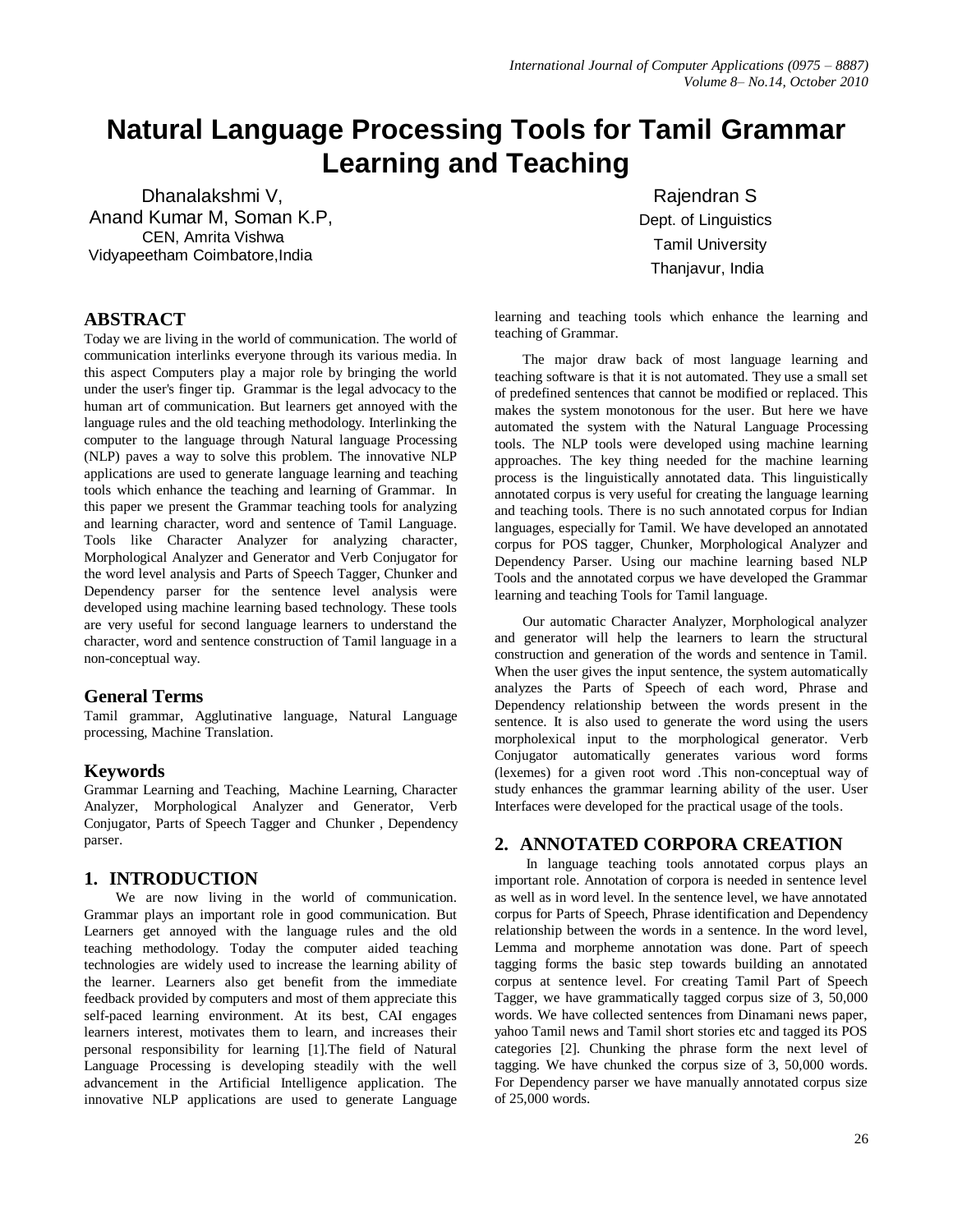In an agglutinative language like Tamil the words are highly inflected with morphemes. For the word analysis we have segmented the morphemes and tagged its morphological categories [3]. Our corpora contain 7 lakhs morphologically tagged words. These grammatically annotated corpora are used for language teaching and learning.

## **3. NLP TOOLS FOR TAMIL GRAMMAR LEARNING AND TEACHING**

Tamil being a Dravidian language has a very rich morphological structure which is agglutinative. Tamil words are made up of lexical roots followed by one or more affixes. Tamil grammar is broadly classified into *ezhuttu*, *col*, and *porul*. *ezhuttu* deals with the letters or the characters , *col* deals with the morphological features of words and *porul* deals with the meaning. We have developed the NLP Tools like Character analyzer to analyze each and every character or letter, Morphological Analyzer and Generator for the word level analysis and Parts of speech Tagger, Chunker and Dependency parser for the sentence level analysis.

This section discusses about the NLP tools which we have created for grammar teaching and learning. General components of Grammar Learning Tools are given in "Figure 1".



**"Figure 1. NLP Tools for Grammar Learning"**

- Tamil Character Analyzer (TCA)
- Tamil POS Tagger (TPosT) and Chunker (TC)
- Tamil Dependency Parser (TDP)
- Tamil Morphological Analyzer (TMA)
- Tamil Morphological generator (TMG) and Verb conjugator (TVC)

## **4. TAMIL CHARACTER ANALYZER (TCA)**

Tamil Character analyzer analysis each and every character in a word. It predicts whether the character is a vowel or consonant or a syllable in the basic level. In the next level, it analysis if it is an alphabet whether it belongs to short or long vowel, if it is a consonant whether it belongs to *mellinam*, *vallinam* or *idaiyinam*. It also predicts *Mathirai* for the Tamil characters. *mathiri* represents how much time taken to pronounce a particular character. This analyzer will be helpful for learners to understand the vowels, consonants and their types. "Figure 2" shows the user interface of Tamil Character analyzer.

| தமிழ் எழுத்து பகுப்பாய்வு இயந்திரம்<br>(Tamil Character Analyzer)                                                          |                      |
|----------------------------------------------------------------------------------------------------------------------------|----------------------|
| தயிழ்ச்செய்தி தமிழ்நாடு                                                                                                    | am & D.S (calculate) |
| நறில் நெடில் இனம் மாத்திரை எழுத்துக்கள்<br>மாத்திரை::<br>க— சூறில்<br>பி-- குறிய்<br>ம்--மெல்<br>நா--நெடில்<br>டு-- சுறில் |                      |
| conversation/drind America CEALAcremia Stansmission                                                                        | a' Aug(clear)        |

**"Figure 2. GUI for Character Analyzer"**

## **5. TAMIL PART-OF-SPEECH TAGGER (TPosT) AND CHUNKER (TC)**

Part Of Speech tagging and chunking are the fundamental processing steps for any language processing task. Part of speech (POS) tagging is the process of labeling automatic annotation of syntactic categories for each word in a corpus [5]. Chunking is the task of identifying and segmenting the text into syntactically correlated word groups. These are done by the machine learning techniques, where the linguistical knowledge is automatically extracted from the annotated corpus. The capability for a tool to automatically POS tag and chunk a sentence is very essential for further analysis in many approaches to the field of NLP.

#### **5.1 POS Tagging using SVM**

The POS Tagging problem in this context becomes a multi-class classification problem. Since SVMs in general are binary classifiers, a binarization of the problem is performed. Here SVMTool [8] is trained for every POS tag in order to distinguish between examples of this class and all the rest. When tagging a word, the most possible tag according to the predictions of all binary SVMs is selected. We have considered a centered window of five tokens, from which basic and n-gram patterns are evaluated to form binary features [7]. Two previous tags are used as POS features. The suffix and prefix information are also considered. Hence the tag of a word in consideration  $w_0$  depends on the following.

#### *Features:*

- 1. The word features namely, *w-1, w-2, w0, w1, w<sup>2</sup>*
- 2. The POS features *p-1, p-2 ,p<sup>0</sup> ,.p<sup>1</sup> ,p<sup>2</sup>*
- 3. Prefix and suffix features of (Current word) *w<sup>0</sup>*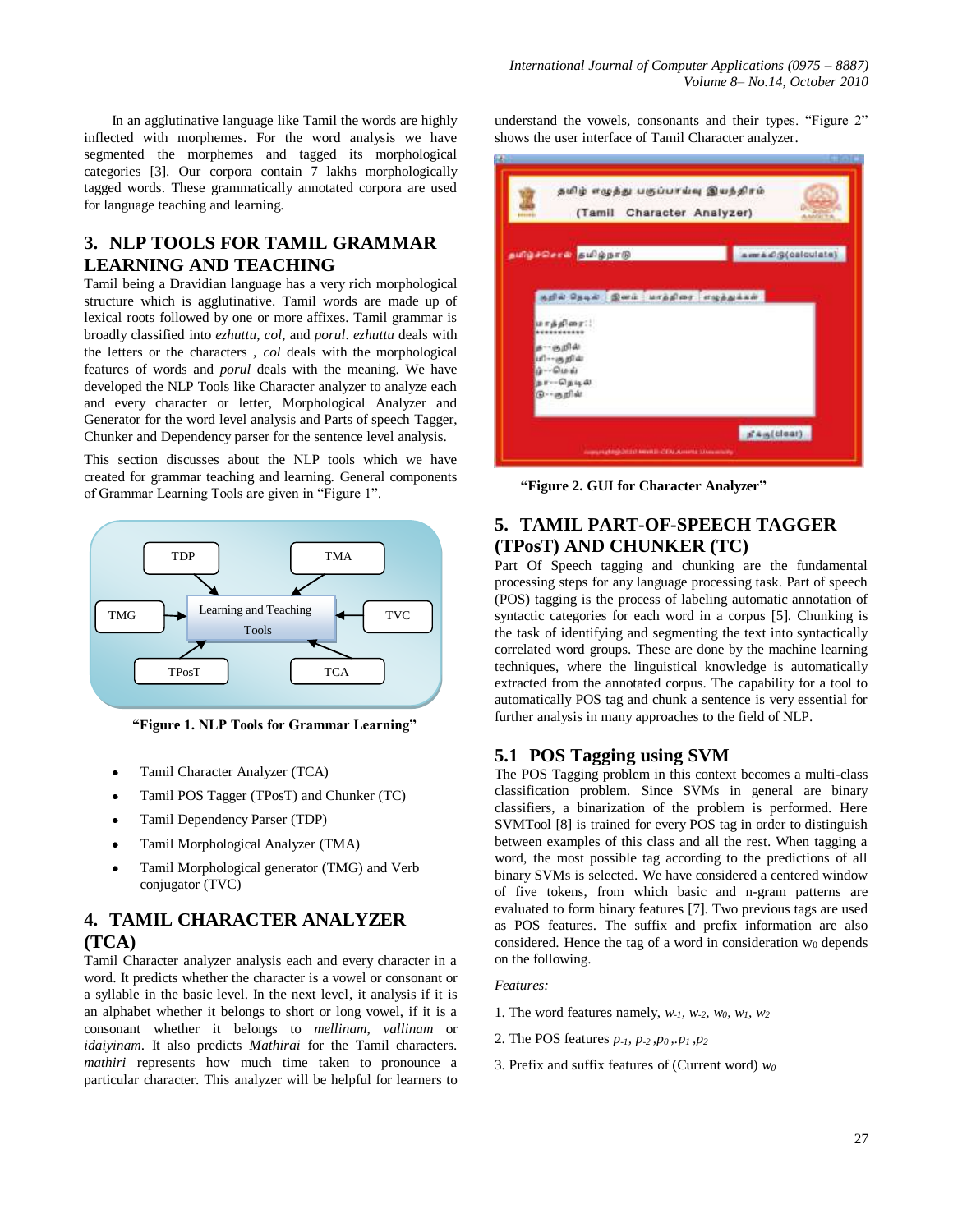These are extracted and encoded as binary features for training the model using support vector machine. "Figure 3" shows the user interface of Tamil POS-Tagger and Chunker.

|                     | தமிழ் சொல்லகை அடையாளப்படுத்தி. மற்றும் தொடர் பகுப்பாள். |                                |         |  |
|---------------------|---------------------------------------------------------|--------------------------------|---------|--|
|                     |                                                         | (Tamil POS Tagger and Chunker) |         |  |
|                     |                                                         |                                |         |  |
|                     |                                                         |                                |         |  |
|                     | ஜனாதிபதியால் இருந்த தமிழர் அப்துல் சுலாம்,              |                                |         |  |
|                     | கமிழ் ஒரு செம்மொழி என அறிவித்தார்.                      |                                |         |  |
|                     |                                                         |                                |         |  |
|                     |                                                         |                                |         |  |
|                     |                                                         |                                |         |  |
|                     |                                                         |                                |         |  |
| <b>PIER TANNING</b> | <b>EXCHANGE</b>                                         | <b>STARR</b>                   | CANTEL: |  |
|                     |                                                         |                                |         |  |
|                     |                                                         |                                |         |  |
|                     | POS AND CHUNKED OUTPUT                                  |                                |         |  |
|                     | meralualara <adv> <b-avp></b-avp></adv>                 |                                |         |  |
|                     | Seás <vnaj> <b-vnp></b-vnp></vnaj>                      |                                |         |  |
|                     | aufure <nnpc> <b-np></b-np></nnpc>                      |                                |         |  |
|                     | spigal <nnpg> &lt;1-NP&gt;</nnpg>                       |                                |         |  |
|                     | swed <nnpc><b-np></b-np></nnpc>                         |                                |         |  |
|                     | <comm> <i-np></i-np></comm>                             |                                |         |  |

**"Figure 3. GUI for POS Tagger and Chunker"**

### **5.2 Chunking using CRF**

A subsequent step after POS tagging focuses on the identification of basic structural relations between groups of words in a sentence. This recognition is usually referred to as chunking. It is essential for many NLP tasks such as structure identification, information extraction, parsing and phrase based machine translation system. Chunker divides a sentence into its majornon-overlapping phrases and attaches a label to each chunk. Chunking falls between tagging and parsing. Many of the machine learning techniques and algorithms are used in this task. We have used CRF for performing this task.

Conditional Random Fields is a machine learning technique [9].CRF provides a framework for building probabilistic models for segmenting and sequence labeling data. CRFs are used for sequence tagging tasks where a sequence of words must be annotated with a sequence of labels, one per word. CRF has the advantages of MEMMs and it also solves the label bias problem. And also overcome the disadvantages of hidden Markov models and stochastic grammars.

Consider X is a random variable over data sequences to be labeled, and Y is a random variable over corresponding label sequences. All components Yi of Y are assumed to range over a finite label alphabet y. For example, X might range over natural language sentences and Y range over part-of-speech tagging of those sentences, with Y the set of possible part-of-speech tags. The random variable X and Y are jointly distributed, but in a discriminative framework a conditional model is constructed as p (Y|X) from paired observation and label sequence [9].Lafferty et al, defines Conditional random fields as follows: "Let  $G = (V, E)$ be a graph such that so that Y is indexed by the vertices of G. Then  $(X, Y)$  is a conditional random field in case, when conditioned on X, the random variable obeys the Markov property with respect to the graph.

Example:

|                               | {That Beautiful Girl}      |
|-------------------------------|----------------------------|
|                               | Sentence : அந்த அழகான பெண் |
| $POSta@:$ <b>DET</b>          | ADJ NN                     |
| Chunk Tag $\therefore$ [ Noun | <b>Phrase</b> 1            |

#### **6. TAMIL DEPENDENCY PARSING**

Dependency grammar has until recently played a fairly marginal role both in theoretical linguistics and in natural language processing. Dependency grammar has largely developed as a form for syntactic representation used by traditional grammarians, the fundamental notion of dependency is based on the idea that the syntactic structure of a sentence consists of binary asymmetrical relations between the words of the sentence [3]. A dependency relation holds between a head and a dependent. Parsing in natural language context is a process of recognizing structure of an input sentence and assigning syntactic structure to it. The important thing of parser is that it should be able to solve ambiguities in various structures. "Fig.3" shows the interface for Dependency parser. Here input is a sentence and output is a dependency Tree and Dependency relations.

It is also used in Machine Translation, Grammar checking, question answering and information extraction systems. The dependency parsing approach here uses linguistic information to give relationship between words. The use of machine learning approach arises from the fact that rules are learned automatically from annotated data using learning and parsing algorithms to learn models and make predictions. The motive behind this work is to find relation between words and go to the next stage of disambiguation of word sense and also to find predicate argument structure. Dependency Parser for Tamil is developed using Machine Learning based MST parser and MALT parser. We have created an annotated corpora size of 25,000 words for Dependency Parser tool. This Tool is very useful for learner to understand the Structure of the sentence and dependency relationships between words. "Figure 4" shows the user interface of Tamil Dependency parser.



**"Figure 4. GUI for Dependency Parsing"**

## **7. TAMIL MORPHOLOGICAL ANALYZER (TMA)**

Morphological analysis is concerned with retrieving the structure, syntactic rules, morphological properties and the meaning of a morphologically complex word. It is the process of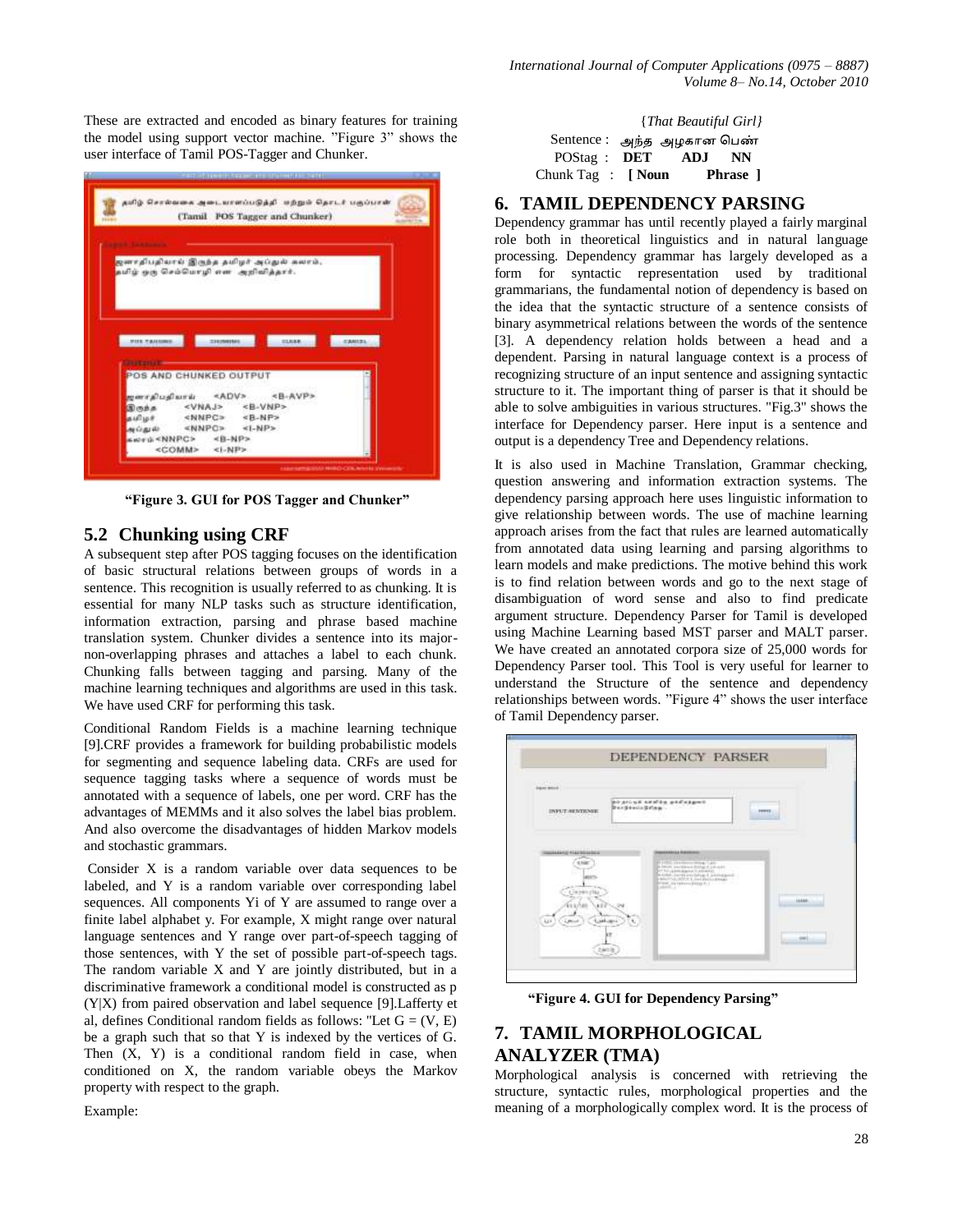segmenting words into morphemes and analyzing the word formation. It is a primary step for various types of text analysis of any language. It is also used in speech synthesizer, speech recognizer, lemmatization, noun decompounding, spell and grammar checker and machine translation.

## **7.1 Morphological analyzer using Machine Learning**

Our Novel approach to morphological analyzer is based on sequence labeling and training by kernel methods [10]. It captures the non-linear relationships and various morphological features of Natural language in a better and simpler way [6]. In this machine learning approach two training models are created for morphological analyzer. These two models are represented as model-I and model-II. First model is trained using the sequence of input characters and their corresponding output labels. This trained model-I is used for finding the morpheme boundaries. Second model is trained using sequence of morphemes and their grammatical categories. This trained model-II is used for assigning grammatical classes to each morpheme.

Our morphological analyzer and the morphologically tagged words are used to increase vocabulary knowledge of the learners. From this tool the learners learn the morpheme, the smallest meaningful unit of grammar and its morphotactic construction. In addition the learners also understand the differences between a root word and suffixes. This is very important in academic word learning process [2]. The SVMTool is an open source generator of sequential taggers based on Support Vector Machine[8]. Generally SVMTool is developed for POS tagging but here this tool is used in morphological analysis for classification.

"Figure 5" shows the user interface of Tamil Morphological analyzer .

Example:{*studied*}

படித்தான் = படி <Verb-Root> <Past-Tense> ஆன் <3SM>



**"Figure 5. GUI for Morphological Analyzer"**

## **8. TAMIL MORPHOLOGICAL GENERATOR (TMG) AND CONJUCATER (TVC)**

## **8.1 Morphological Generator**

The Morphological Generator takes lemma and a Morpholexical description as input and gives a word-form as output. It is a reverse process of Morphological Analyzer. Morphological generator system implemented here is a new data driven approach which is simple, efficient and does not require any rules and morpheme dictionary [11]. There are two options available in this morphological Generator tool. As a first option User selects any Morpho-lexical information along with root word. This tool will produce intended word form corresponding to the user's input. The second option available will generate all the word forms of a particular word. If the user gives the root word or lemma as an input this tool it will automatically generate all the possible word forms (1800 for verbs and 313 for Noun). This tool is also used for Sentence Generator. So this can be very useful for teaching languages. Using this tool alone learners can understand the different word forms and morphological transformations of words in Tamil. This tool is very helpful for improving vocabulary.

## **8.2 Verb Conjugator**

It is an application tool of Morphological generator. Conjugation is the traditional name of a group of verbs that share a similar conjugation pattern in a particular language. Verb conjugator conjugates the verb root and yields all the word forms for that particular root word. The main advantage of this tool over the morphological generator is that for a morphological generator the user should give the input information with linguistic knowledge, but for verb conjugator they can simply give a root word and get all the conjugate forms. It can conjugate for Tense, Participle, Modal, and Auxiliary forms. For Tense and Auxiliary forms it can generate along with the pronoun.

|                              |                               | Tamil Conjugator                                                                         |                            |
|------------------------------|-------------------------------|------------------------------------------------------------------------------------------|----------------------------|
|                              | BeautoSige                    | staucowid.                                                                               |                            |
|                              |                               |                                                                                          |                            |
| <b>FREE</b> and M.           | Externess.                    | are stait." grow sheet Dreams: \$2100, 12 then generalment Despair. Investor<br>delaret. |                            |
|                              |                               |                                                                                          |                            |
| (tit                         | ards darksfolled-face         | arm Dagdichus Cather                                                                     | ank Feasternet             |
| <b>IF</b>                    | ard Beddification             | aré ingkalékunalan laré                                                                  | sed Seathings I            |
| 4g)                          | assam depositoritase          | praak Depplodupstelpro praak dapport.                                                    |                            |
|                              | all - Wan grad in Mandage and | நிலைத்திப்பெறுகின்றால்                                                                   | af Glenghaft Officegamente |
| 28<br><b>TP</b>              | a'r Geduluguarr               | திர <b>்பெற்றிப்பெறுகின்றி</b> ர                                                         | a'r Gwaaliskiisaaft        |
|                              | dear Generations Com          | fees legislopedayies                                                                     | Food Bearings              |
| <b>BP</b><br><b>DEM</b>      | அவன் வெற்றிப்பெற்றாள்.        | and Indelificated                                                                        | and Seatherne              |
| <b>TERM</b>                  | தயம் வெற்றிப்பெற்றாள்         | தகம் கெற்றிப்பெறுகிறால்                                                                  | awk Registribuse           |
|                              | அதி வெற்றிப்பெற்றது.          | தம் வெற்றிப்பெறுகின்றது.                                                                 | கூடி பெற்றியரியதும்!       |
| DISIN<br><b>EDSIG</b><br>386 | ast DealerSchef               | ast Suadvillegalert.                                                                     | ant SuppleSings            |

**"Figure 6. GUI for Verb Conjugator"**